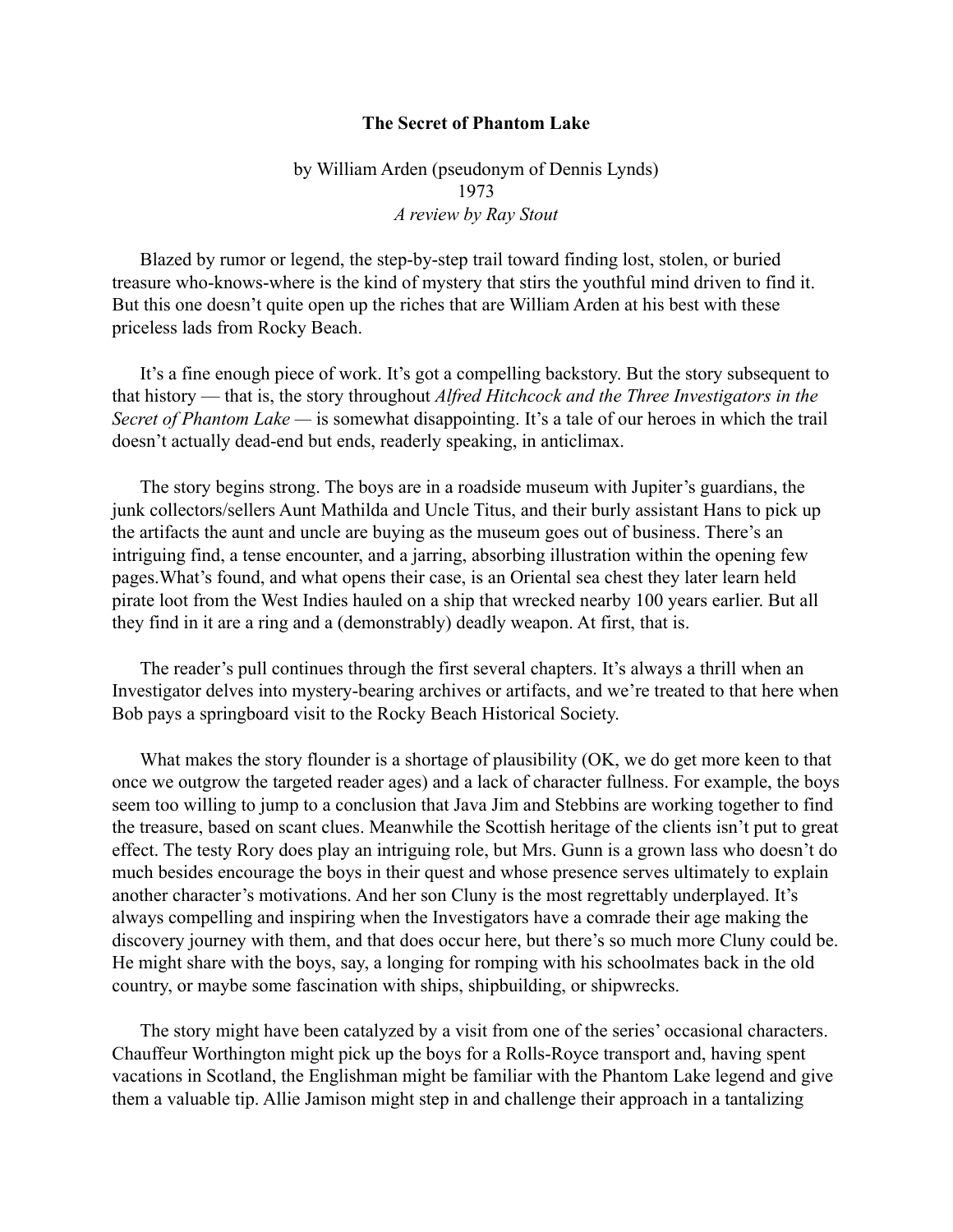way. Or maybe Skinny Norris stumbles onto the treasure mystery and thwarts the boys at every turn.

There are a couple of timely old standbys effectively employed. One is the timeless California coastal fog. Another never fails to make some of us cringe: the breaching of Headquarters. For those who like to think of the masterfully hidden mobile home in a remote corner of The Jones Salvage Yard as nothing less than inviolably secret, the inner sanctum of brewing ideas and unparalleled breakthroughs, equally off the map and radar as the Batcave or the Coca-Cola formula, it's always a dreadful thought that those outsiders who behold it especially the intruders — might spill the beans to the outside world. But it never fails to heighten the tension of a T3I tale: Something exciting happens whether the visitor be benign or burglar. It works here, as always.

Not to judge the book by its cover but rather the cover by the level of justice this one does the series, it's fair to feel underwhelmed. While the color and detail in the fleeing trio, including facial features, are commendably vivid and sharp, there's too little context. Only the solid, lakeblue background supports the subjects. The phantom tree is too overwhelming, too outlandish, a vicious one-eyed monster bearing fangs, sharp nose, and dagger-like jaw leaning toward the terrified boys with spread arms about to ensnare them, its entire surface irradiated as if being electrocuted. It's an almost campy image that seems out of character for Alfred Hitchcock and The Three Investigators. And that six-word (plus *in*) lead-up to the title of each book, which contributes mightily to that character, presents Hitch's name in a sans serif font that's out of harmony with the other pre-titles.

It's unfortunate, because this book marked the series' farewell of the cover artist, Ed Vebell. He had done fabulous work in painting the covers of *Shrinking House*, *Terror Castle*, *Stuttering Parrot*, and *Singing Serpent* and the internals for that last one. (It's a shame Vebell didn't make a second comeback, which he'd done between book Nos. 2 and 17, as well as the other surviving artists when they weren't commissioned to illustrate what turned out to be the internally pictureless last 15.) Despite this letdown, however, he had made valuable contributions.

And at least this cover does have the lead-in pre-title, which didn't appear on the books after Hitch's death in 1979. That loss is a shame. It's like *Alfred Hitchcock Presents* being butchered to *Presents* (pardon the hyberbole; but why couldn't a deceased non-fictional character live on in fiction the timeless way the Investigators do? It's worth debating, isn't it?). Still, Robert Adragna's paintings in the second generation of covers are first-rate. Fortunately, nearly every jacket after this that does sport the pre-title reverted to a font more congruent with those on the previous books. Aside from that, the Adragna *Phantom Lake* painting that succeeded this original on later editions is a welcome improvement, mostly in conveying a scene with a fuller context.

Just as fortunate is that this book's internal illustrations, as in all the T3I stories that feature them, are compelling, sometimes gripping. For that we can thank Jack Hearne, who shines in his second contribution to the series. It's a good follow-up to his solid debut in *Shrinking House*. There's a fine pivotal scene near the pivotal end. But the book's picture support is lacking in one